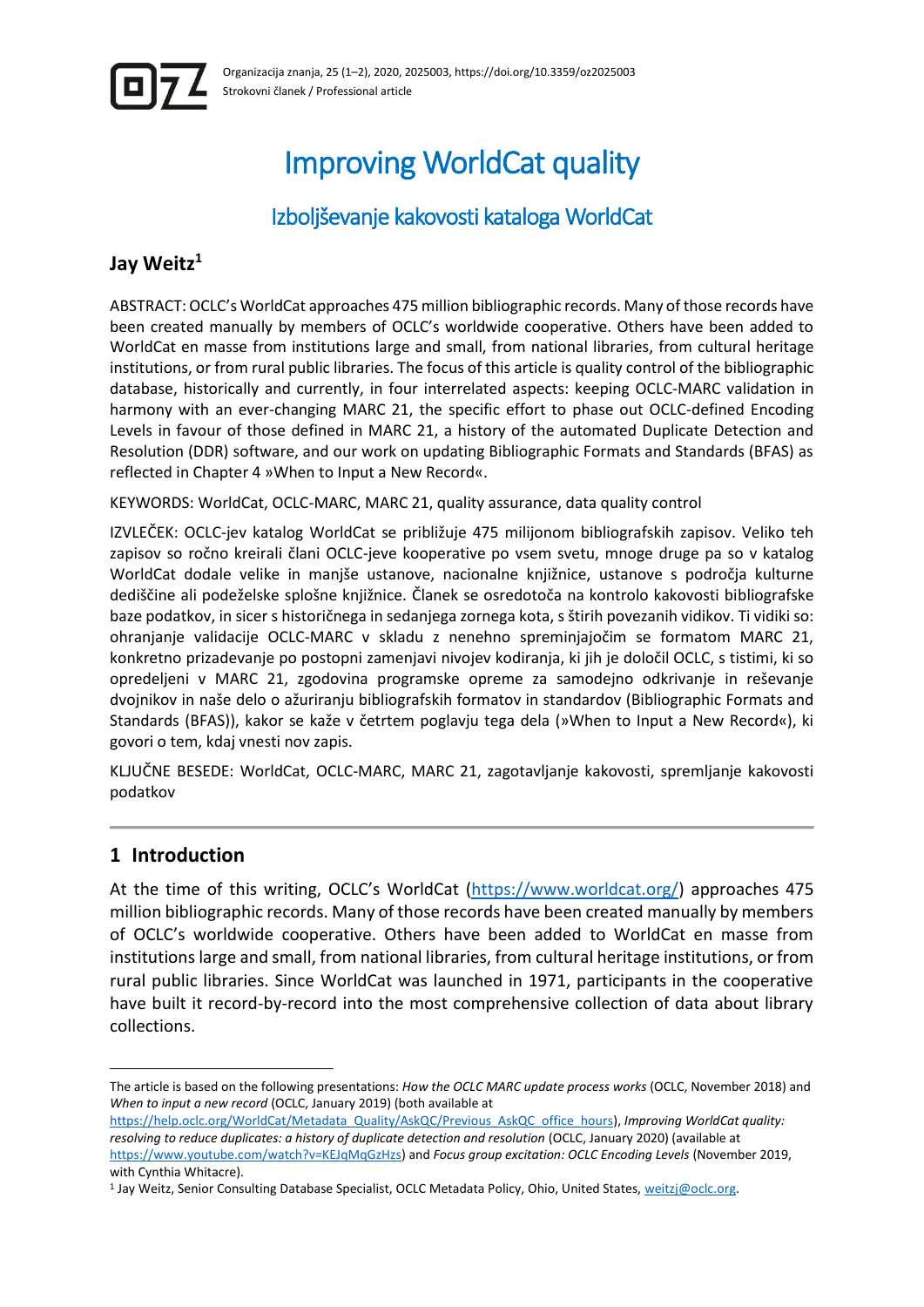Behind the scenes, a small group of us at OCLC have been trying our best to continuously improve the quality of data in WorldCat through manual and automated means. Considering both the size of WorldCat and its inexorable growth, our work is daunting, but we try not to be discouraged. We are WorldCat Metadata Quality, about a dozen of us who concentrate on the bibliographic and authority databases, one who works on the WorldCat Registry, and one who works on the WorldCat Knowledge Base. The focus of this article is quality control of the bibliographic database, historically and currently, in four interrelated aspects: keeping OCLC-MARC validation in harmony with an ever-changing MARC 21, the specific effort to phase out OCLC-defined Encoding Levels in favor of those defined in MARC 21, a history of the automated Duplicate Detection and Resolution (DDR) software, and our work on updating Bibliographic Formats and Standards (BFAS) (2020) as reflected in Chapter 4 »When to Input a New Record«.

## **2 MARC 21 and OCLC-MARC evolving**

What is now known as MARC 21 did not spring fully formed from the brow of the programmer and analyst Henriette Avram (1919–2006) at the Library of Congress in 1968. It evolved slowly and painstakingly, code-by-code, field-by-field, subfield-by-subfield over the past fifty plus years. What we now call WorldCat became available in 1971, and by that time MARC was already changing.

Between 1973 and 2013, most of the changes made to MARC went through a group called the MARC Advisory Committee (MAC), which included the Committee on Representation in Machine-Readable Form of Bibliographic Information, mercifully shortened to and known familiarly as MARBI. MARBI was an interdivisional committee of the American Library Association (ALA) with representation from the divisions then known as the Association for Library Collections and Technical Services (ALCTS), the Library and Information Technology Association (LITA), and the Reference and User Services Association (RUSA). In 2013, MAC was revamped, no longer sponsored by any ALA division (MARC development, 2019). MAC continued to advise the MARC Steering Committee, consisting of representatives from the Library of Congress (LC), Library and Archives Canada (LAC), British Library (BL), and Deutsche Nationalbibliothek (DNB), and to serve as a discussion forum on the MARC formats and MARC data. Just like MARBI before it, the current MAC has met at each ALA Annual Conference and Midwinter Meeting, although the status of ALA Midwinter is now in flux. Unlike MARBI, MAC members, from various national libraries, library organizations, and specialist communities, all have a vote in making changes to MARC. The *MAC Terms of Reference* make clear that any user of MARC 21 may submit discussion papers or proposals, regardless of one's affiliation with any of the constituent entities (MARC Advisory Committee, 2016).

One convenient way to explain the OCLC-MARC Update process is to follow a particular MARC element through the whole sequence of events, from idea to reality. The creation of a new MARC element, be it a new field, new indicator, new subfield, or what have you, begins with an idea. The element we'll follow actually began at OCLC, as a result of the work on *Faceted Application of Subject Terminology (FAST)* (2020) within OCLC Research.

Without going into a lot of detail here, FAST heightened awareness of a longstanding ambiguity in MARC 21, the need to differentiate subject access points for named events that *cannot* be regarded as responsible agents (such as earthquakes or wars) from named events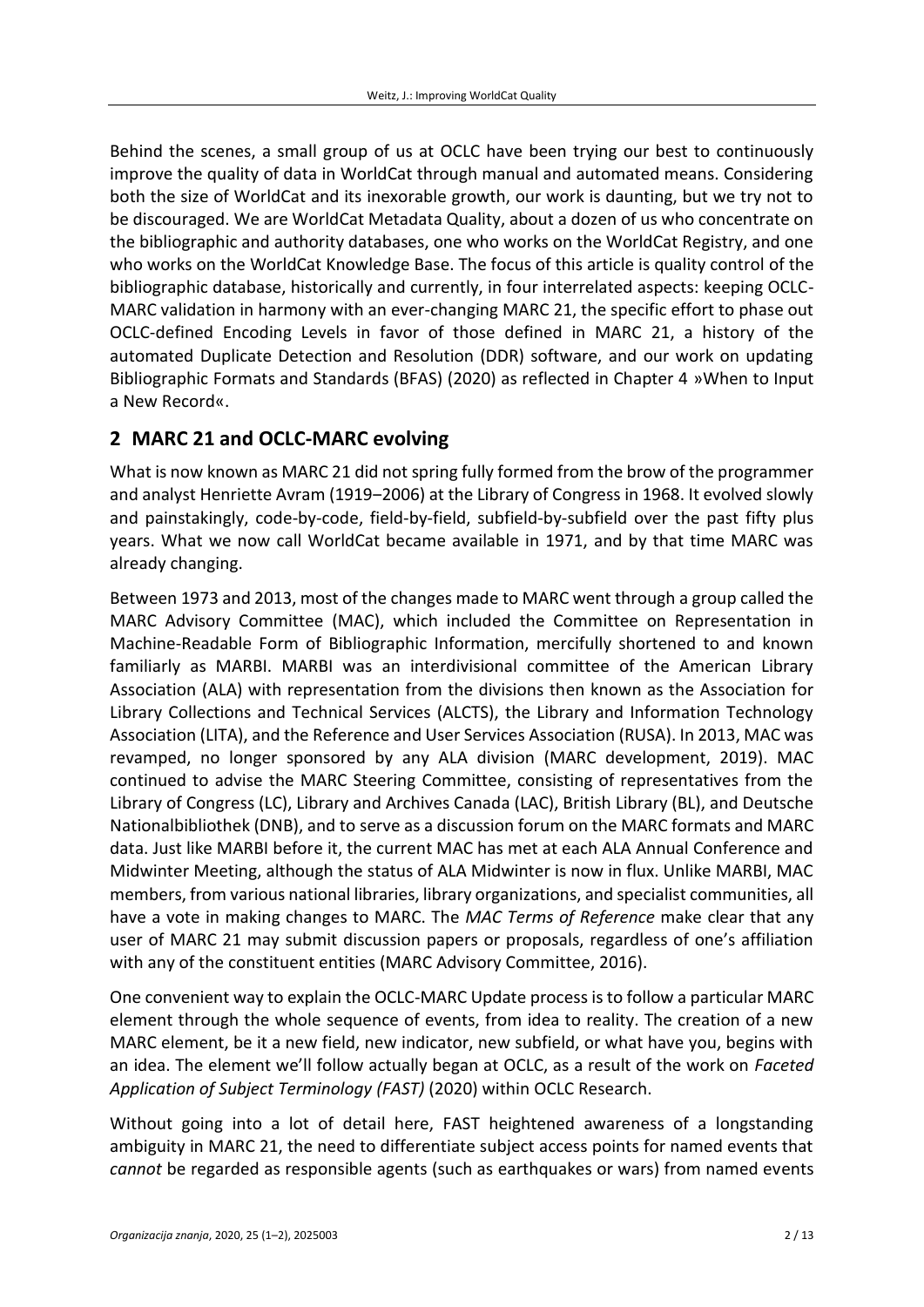that *can* be regarded as responsible agents (such as conferences or meetings). Those within OCLC who were most familiar with the issues got together to draw up a discussion paper for the MARC Advisory Committee (MAC). Historical links to MARC Discussion Papers from 1995 to the present are available on the MARC Standards website at [http://www.loc.gov/marc/mac/list-dp.html.](http://www.loc.gov/marc/mac/list-dp.html) In the specific *MARC Discussion Paper No. 2016- DP09* (2016) being considered, »Coding Named Events in the MARC 21 Authority and Bibliographic Formats«, the context of the problem was laid out with two possible options for solution. In December 2015, OCLC submitted the discussion paper for consideration at the MAC meetings during the 2016 ALA Midwinter Meeting. As is documented in the »Status/Comments« section of the paper, a straw poll of MAC members revealed a clear preference for one of the options, as well as other suggestions for improving the eventual proposal.

Taking the results and recommendations emerging from the MARC Advisory Committee, the OCLC stakeholders revised the discussion paper into a *MARC Proposal No. 2016-05* (2016), »Defining New X47 Fields for Named Events in the MARC 21 Authority and Bibliographic Formats«. It addressed the concerns raised in the MAC discussion and provided much more detail about the set of proposed set of fields. Again, as can be seen in the »Status/Comments« section, the proposal was approved with the proviso that OCLC would »generate and distribute a list of LCSH headings which are modelled as events in FAST.«

Some months following the MAC meetings at ALA, the Library of Congress announced a new *MARC 21 Update* with the official versions of new and changed MARC elements incorporated into the respective current »base edition« of MARC 21: Bibliographic (February 1999), Authority (October 1999), Holdings (January 2000), Classification (January 2000), and Community Information (January 2000). Historical links to all of the MARC 21 Format Updates from 2000 to the present are available on the MARC Standards website at [http://www.loc.gov/marc/status.html.](http://www.loc.gov/marc/status.html)

In the past, usually during the third quarter of the calendar year, OCLC would issue a *Technical Bulletin* that announced the OCLC-MARC Bibliographic, Authority, and Holdings format and MARC Code changes to be implemented at that time. Most of the changes were from the two most recent *MARC 21 Updates* and all MARC Codes announced by LC in *Technical Notices* issued since the most recent OCLC-MARC Update. Additionally, we often included other changes requested by members of the OCLC cooperative and suggested by OCLC staff.

Ordinarily, within a few weeks of the release of the OCLC *Technical Bulletin*, we would install the OCLC-MARC Update and announce the implementation via messages on an array of discussion lists, the OCLC Connexion Message of the Day, and elsewhere. As soon as an OCLC-MARC Update was implemented, we would begin the process of making changes to the OCLC documents *Bibliographic Formats and Standards* (2020) and *OCLC-MARC Local Holdings Format and Standards* (2018). In general, changes to WorldCat indexing occur on a schedule independent of the rest of the OCLC-MARC Updates. As a result, changes to the *Searching WorldCat Indexes* (2019) document are not made until later, once the appropriate changes have been made to the indexes.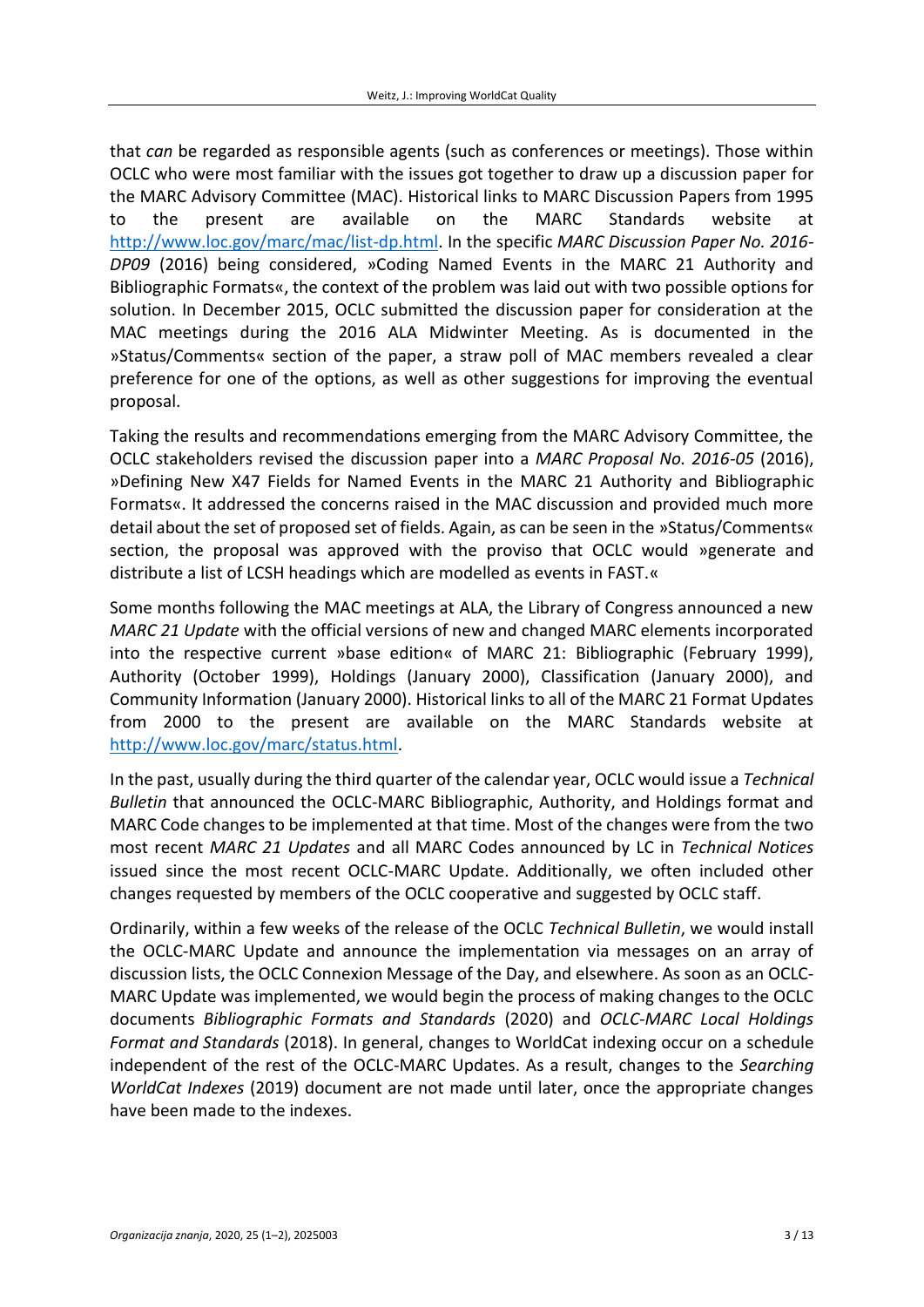The OCLC document *Authorities: Format and Indexes* (2018) gives the full information about the valid authority fields and the indexes for each of the files. OCLC now maintains what amounts to two sets of validation rules for its authority files.

More familiar is the long-established set of rules that govern OCLC's version of the traditional Library of Congress-Name Authority Cooperative (LC-NACO) Authority File. These validation rules, covering LC names and LC subjects, conform to *LC Guidelines Supplement to the MARC 21 Format for Authority Data* (2018), popularly known as *The Blue Pages*. Validation changes to the LC-NACO Authority File have to be coordinated among LC, OCLC, and each of the other NACO nodes. At the time of this writing, LC and the NACO nodes including OCLC are in the process of rolling out authority validation changes that have been delayed now for several years.

The other, newer, and less-familiar set of OCLC Authority validation rules covers all of the non-LC authority files that are made available only through OCLC's Record Manager (Record, 2020):

#### • **Canadiana (Autorités de noms Canadiana en français)**

Source: Bibliothèque et Archives Canada.

The Canadiana Name Authorities in French is used by Library and Archives Canada (LAC) and other Canadian libraries when creating bibliographic descriptions in French.

#### • **GND Germany Authority File**

Source: Deutsche Nationalbibliothek (German National Library).

GND is an Integrated Authority File that contains over 9 million records for Persons, Corporate bodies, Conferences and Events, Geographic Information, Topics and Works.

## • **Māori Subject Headings File**

Source: Ngā Upoko Tukutuku.

Māori Subject Headings provide subject access in te reo Māori to materials for and/or about Māori.

#### • **MeSH (Medical Subject Headings)**

Source: U.S. National Library of Medicine.

Subject authority file: 630,000 records.

#### • **NTA Names (Nederlandse Thesaurus van Auteursnamen)**

Source: Koninklijke Bibliotheek (National Library of the Netherlands).

Name authority file: 2,571,933 records representing only personal names.

The OCLC document *Authorities: Format and Indexes* (2018) also gives the full information about the valid authority fields and the indexes for each of these files. Changes from OCLC-MARC Updates may take some time to filter out to this document. As with bibliographic indexing, authority indexing occurs on a schedule independent of the rest of the OCLC-MARC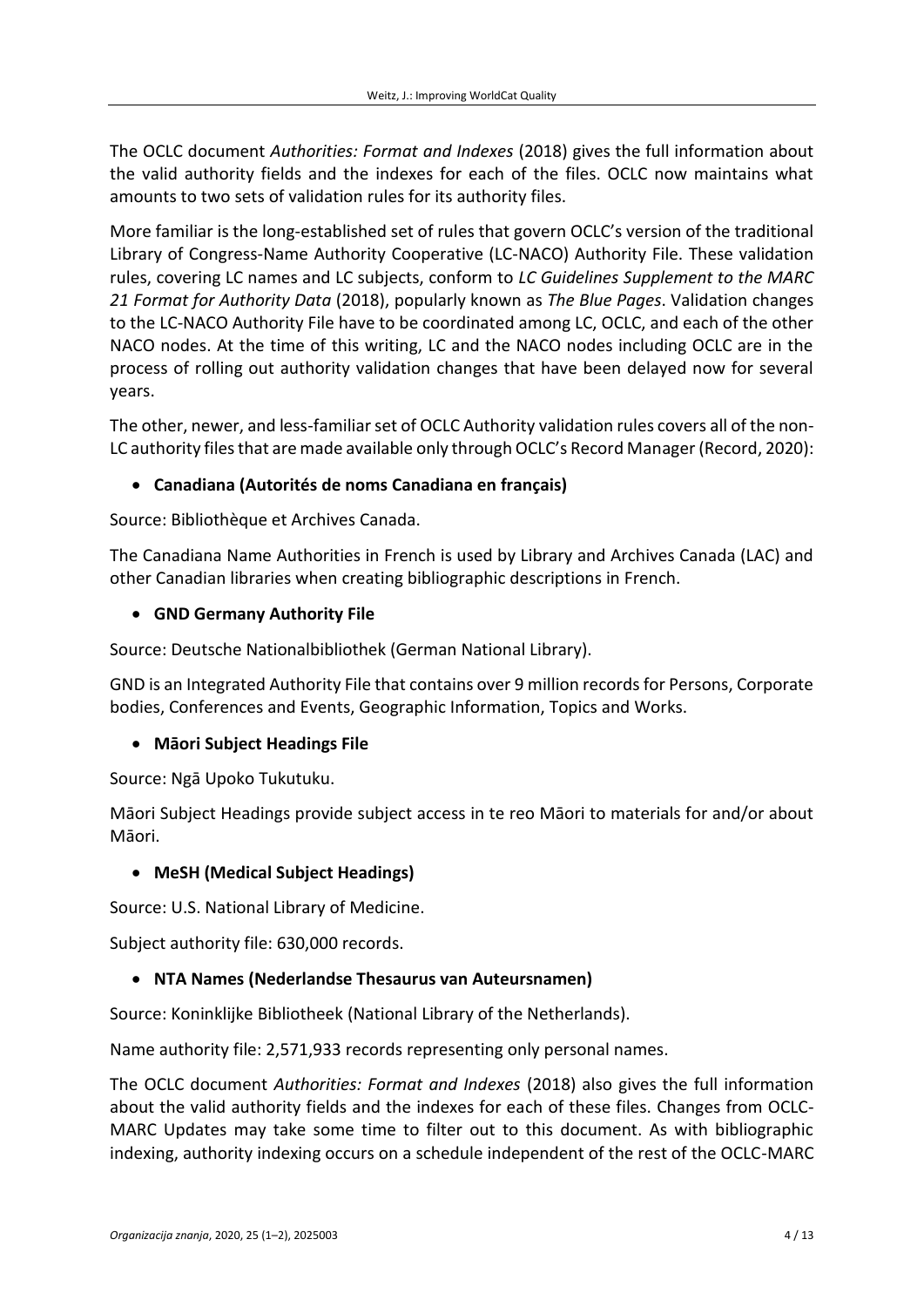Updates. As a result, changes to the *Authorities: Format and Indexes* document are not made until later, once the appropriate changes have been made to the authority indexes.

New MARC Codes are announced by the Library of Congress in irregularly scheduled *Technical Notices*, on the average of about 11 or 12 per year. Each LC *Technical Notice* includes the proviso: »The codes should not be used in exchange records until 60 days after the date of this notice to provide implementers time to include newly-defined codes in any validation tables.« In recent years, OCLC has tried to validate new MARC Codes at the next opportunity for installation of validation changes, usually at least once each quarter. That may vary. Sometimes validation occurs more quickly than the sixty-day moratorium but may occasionally take longer.

Beginning in 2018, OCLC has also issued *WorldCat Validation Release Notes* at the time of each installation. The release notes may be found on the OCLC website at:

[https://help.oclc.org/Librarian\\_Toolbox/Release\\_notes](https://help.oclc.org/Librarian_Toolbox/Release_notes). At the same time, OCLC's schedules for changes to validation and for the publication of validation release notes have grown more flexible and frequent. The result is timelier implementation of new MARC elements and codes, as well as quicker notification that they may be used in WorldCat. Older OCLC *Technical Bulletins* remain available on the OCLC website at:

[https://help.oclc.org/WorldCat/Cataloging\\_documentation/Technical\\_Bulletins.](https://help.oclc.org/WorldCat/Cataloging_documentation/Technical_Bulletins)

## **3 OCLC Encoding Levels**

Several of us in Metadata Quality, including Senior Metadata Operations Manager Cynthia Whitacre and my fellow Senior Consulting Database Specialist Robert Bremer, have been working on a special project to phase out the OCLC-defined alphabetic Encoding Level values in favor of the numeric Encoding Level values defined in MARC 21 itself. This is a central aspect of our long-term effort to bring OCLC-MARC into closer harmony with MARC 21, which will ease any future transition to a post-MARC environment. We realized, however, that the OCLC Encoding Levels represent a long tradition built into the practices and workflows of some members of the OCLC cooperative. With that in mind, we wanted to get a firm grasp on how libraries have used Encoding Levels within their cataloging and process workflows with the goal of implementing this change as smoothly and with as little disruption as we could manage.

The *MARC 21 Format for Bibliographic Data* (2019) defines Encoding Level (MARC Leader/17) as a »One-character alphanumeric code that indicates the fullness of the bibliographic information and/or content designation of the MARC record«. In the earliest days of MARC, only the Library of Congress (LC) was authorized to create bibliographic records using any of the MARC-defined Encoding Levels, including blank and the numeric codes.

As a result, when OCLC members first began creating bibliographic records in WorldCat in 1971, OCLC was obliged to implement its own set of alphabetic Encoding Levels (see ELvl at Bibliographic, 2020) (Table 1).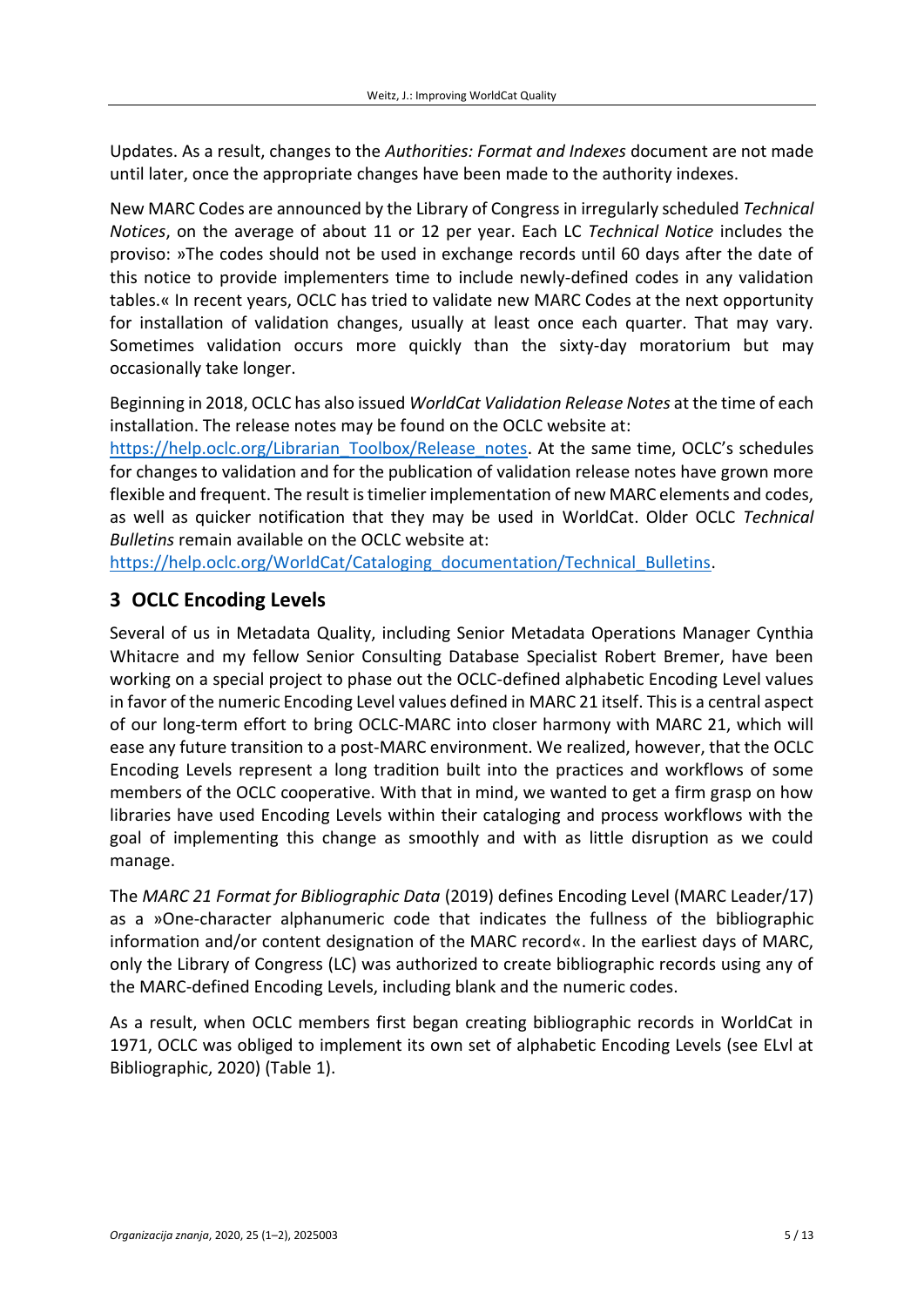| <b>MARC 21 Encoding Levels</b>                  | <b>OCLC-MARC Encoding Levels (ELvI)</b>      |
|-------------------------------------------------|----------------------------------------------|
| blank – Full level                              | I-Full-level input by OCLC participants      |
| 1 – Full level, material not examined           | K - Minimal-level input by OCLC participants |
| 2 - Less-than-full level, material not examined | $M -$ Added from a batch process             |
| 3 - Abbreviated level                           |                                              |
| $4$ – Core level                                |                                              |
| 5 – Partial (preliminary) level                 |                                              |
| 7 - Minimal level                               |                                              |
| 8 - Prepublication level                        |                                              |

*Table 1: MARC 21 Encoding Levels and OCLC-MARC Encoding Levels (ELvl)*

Over the decades, LC loosened its control over many of the Encoding Levels defined in MARC proper. Gradually, the OCLC-defined alphabetic Encoding Levels have become redundant, as well as one of the major areas in which OCLC-MARC remains different from MARC 21 proper.

With valued assistance from market analysts in OCLC's Library Services to the Americas area, we realized that talking with focus groups was the logical way to gain an understanding of our users' practices, needs, concerns, and questions. The analysts organized, scheduled, and ran our focus groups after writing up a market research proposal that included our objectives, the methodology, a timeline, and a budget.

In November 2018, we sent out invitations to various discussion lists for two »virtual discussions« on Encoding Levels, explaining briefly what we had in mind and what information we were looking for. The response from the OCLC cooperative was so overwhelming that we ended up scheduling four focus group sessions. That also allowed us to focus the groups even more closely: one each for public libraries, academic libraries, Association of Research Libraries members (ARLs), and special libraries.

In each of the four sessions, we presented some historical background, an explanation of how important the institutions' input would be in our decision-making, a refresher on the differences between MARC 21 and OCLC-MARC Encoding Levels, and a series of questions that included:

- What sorts of distinctions do you make between MARC 21 and OCLC-MARC Encoding Levels?
- Encoding Levels aside, what other bibliographic elements play a part in determining your workflows, such as particular library identifiers in field 040 or authentication codes in field 042?
- How would this affect your copy cataloging and original cataloging processes?
- How could OCLC help make this a painless process?

In the end, we had 27 librarians from 24 institutions participate in the four focus groups, from a diverse range of libraries in each category. All were incredibly invested in the topic and offered thoughts and opinions in answer to the questions posed. The market analysts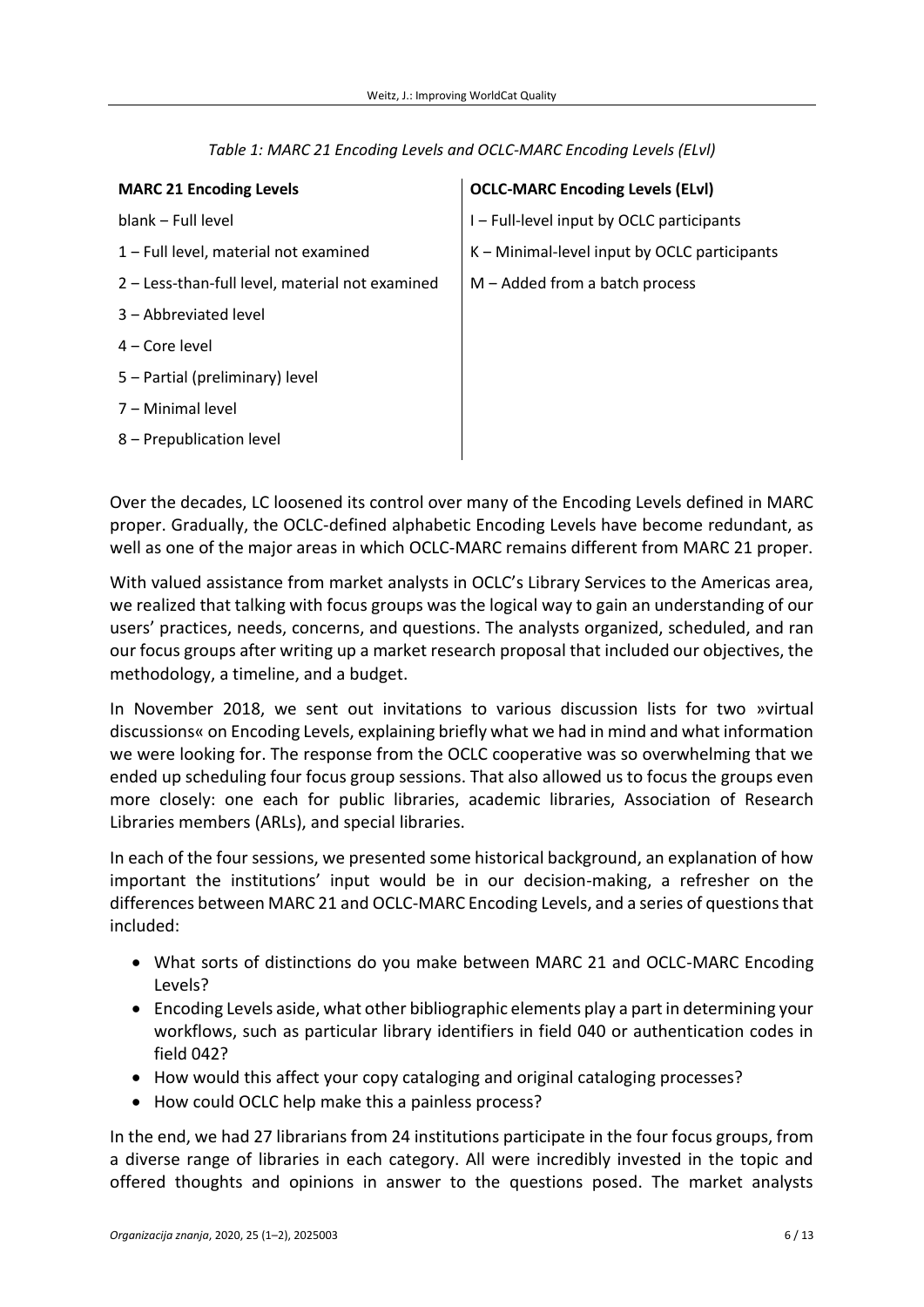produced a detailed summary of the focus group discussions, which has served to guide our plans.

We learned, or had reinforced, three major things through the focus groups. First, that catalogers were incredibly open to this change, which will affect their workflows and practices much less than we had expected. Second, that they really expect OCLC to provide good documentation and training surrounding this change when we are ready to make it. Third, that they definitely want a visual indication in bibliographic records to tell them that a record has been added to WorldCat via a batch process. Currently, the OCLC-defined Encoding Level M provides that information, but there is no equivalent among the standard MARC Encoding Levels. OCLC needs to figure out an alternative method of conveying this information within the bibliographic record.

In addition to the focus groups, we spoke with a number of our OCLC colleagues in an attempt to understand all of the current uses of Encoding Levels in various OCLC products and services. As one example, the WorldCat Cataloging Partners collections (formerly known as PromptCat), offered through Collection Manager, use Encoding Levels for selection of records to deliver to libraries. Coordinating the Encoding Level changes with other OCLC areas will help us ensure a smooth transition.

Our colleague Robert Bremer has drafted requirements for converting existing records in WorldCat. In April 2020, we opened up the use of the standard MARC Encoding Levels to all cataloging members for both creating new records and editing existing records as the first member-facing step toward the ultimate goal of switching to the standard MARC 21 Encoding Levels (WorldCat, 2020). We have also begun to talk about our plans at various face-to-face meetings, such as the American Library Association (ALA) and Program for Cooperative Cataloging (PCC), to get members of the cooperative used to the changes. We recognize that this will be a real cultural shift for catalogers, but we've also gotten the strong sense that catalogers are eager for the changes to happen.

## **4 Resolving to reduce duplicates: a short history of duplicate detection and resolution**

What we now call WorldCat was unleashed onto the world on August 26, 1971. But not until a dozen years later in 1983 did OCLC develop the capability to manually merge duplicate bibliographic records. At first, this was an overnight batch operation, but it eventually evolved into an instantaneous process period.

A 1987 user survey conducted by OCLC found that duplicate records were considered to be the most serious of seven quality problems in WorldCat. That prompted us, during the late 1980s and early 1990s, to work with the OCLC Office of Research to develop the first version of automated Duplicate Detection and Resolution (DDR) software. Beginning in June 1991, OCLC used DDR to match WorldCat bibliographic records in the books format against themselves to find and merge duplicates.

That original DDR dealt only with bibliographic records in the books format. It used a series of algorithms that compared fourteen descriptive elements gathered from more than 50 fixed and variable fields and subfields. The fourteen elements included: cataloging library (040 subfield \$c); LCCN; ISBN; government document classification number; media (Form); author;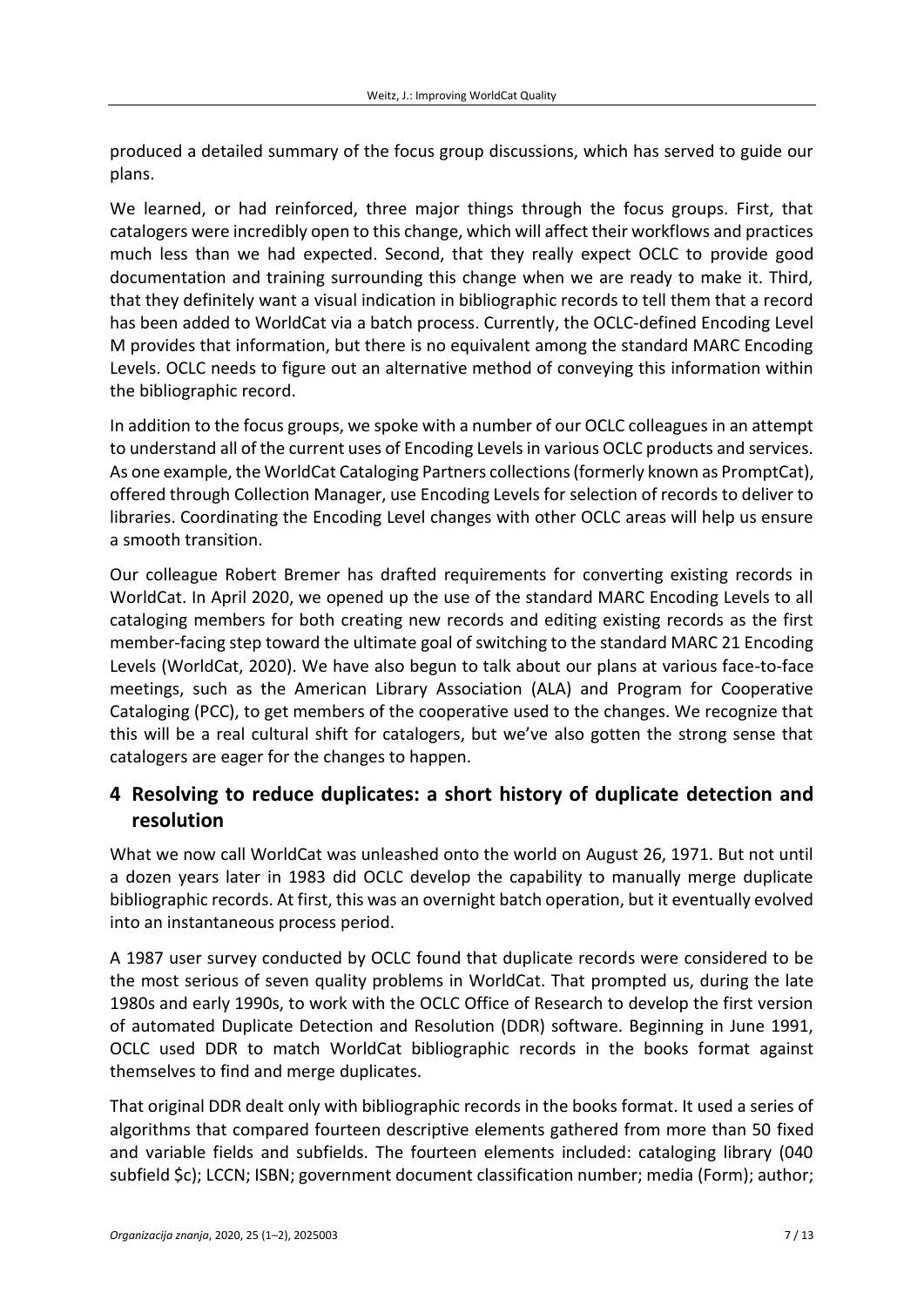title; statement of responsibility; edition statement; place of publication and publisher; publication date; number of pages or volumes; size; and series statement. Additionally, there was a set of about a dozen or so »flagged« conditions that prevented merges in situations that we determined to be too risky. Several of the flags resulted in the setting aside of all records for microforms, which were not deduplicated. Other flags took into consideration the degree of internal consistency within each record and between pairs of records, particularly discrepancies of dates, places, publishers, and edition statements. Setting aside the flagged records, the algorithms calculated a numerical level of similarity between records. Record pairs that were not flagged and set aside and had a similarity of 0.94 (out of 1.00) were deduplicated. The retained record was chosen according to an early version of what we now call the Record Retention Hierarchy, which considered Encoding Level (Leader/17), Cataloging Source (008/39), certain values in field 040 subfield \$c (such as DLC and NLM), and other factors. Between mid-1991 and mid-2005, DDR had been run through the bibliographic database sixteen times, resulting in the elimination of some 1,592,586 duplicate records in the Books format.

The original version of DDR was designed to run on the old PRISM platform, which was decommissioned in mid-2005. An entirely new version of DDR was needed to run on the Connexion platform. So, in 2005, a project was begun to re-invent the DDR software for the new environment and to expand its capabilities to deal with all types of bibliographic records, not just books. There were also the intentions to allow targeted deduplication, to make it an ongoing background process rather than an occasional process that had to be run against the entire WorldCat catalog each time, and to take advantage of technological advances since the early 1990s.

The project involved roughly five years of rigorous planning, careful development, exhaustive testing, and extensive record cleanup. In May 2009, we put the new software into limited production, processing small targeted subsets of WorldCat. Between May 2009 and January 2010, we processed about 500,000 records in this way, resulting in about 15,000 duplicates merged, *every one of which was examined individually for accuracy*. Each correct merge confirmed some aspect of our work, but even more importantly, we learned something from every incorrect merge. We pulled the records apart, fine-tuned the software, and retested so that each particular problem would not occur again if it could be prevented.

Once we were confident that the new DDR was performing accurately, the full processing of WorldCat began in late January 2010 in two parallel processes. One process, which we called »walking the database«, began with OCLC Record #1 and traversed all of WorldCat. That completed in September 2011, processing over 166 million bibliographic records, resulting in 5,126,132 duplicates being deleted. The other process looked at each day's newly added records plus records updated in ways that could affect matching. This processing continues now every day, although now there is a deliberately built-in delay of about a week that allows records to »settle in«. Through the end of February 2020, DDR has processed nearly 843 million records, resulting in over 50.1 million duplicate bibliographic records deleted.

It's interesting to note that the percentages of duplicates found and merged in both the 500,000 targeted records during 2009 and in »walking the database« during 2010 and 2011 were both roughly the same, at 3%. The overall percentage of duplicates merged since 2009 now stands at 5.94%.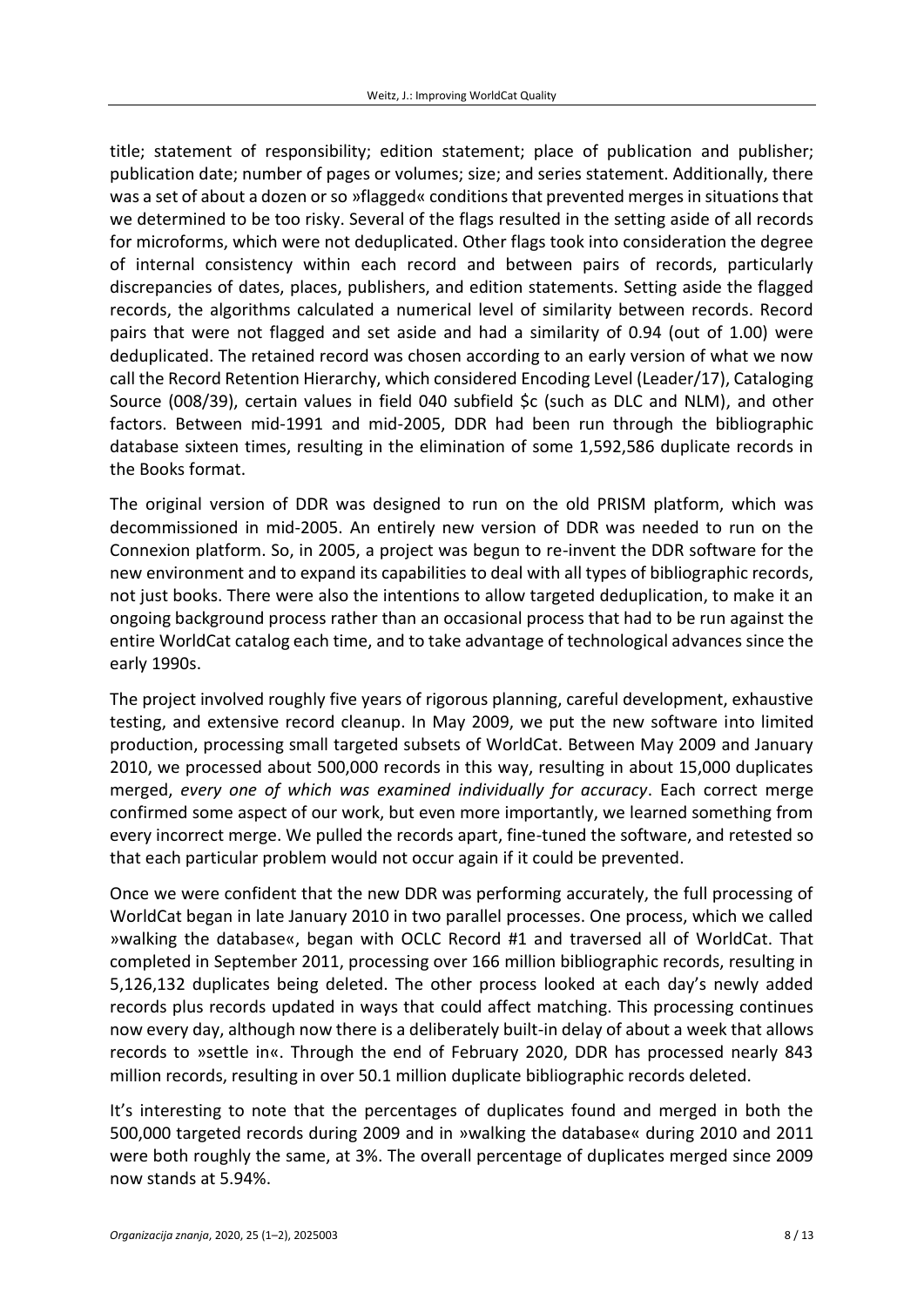As mentioned earlier, the original DDR compared about fourteen descriptive elements drawn from over fifty fixed and variable fields and subfields. Current DDR, now roughly a decade old, is much more sophisticated. Although this is an oversimplification of a complex process, there are now at least two dozen different points of comparison taken into consideration. By my really rough estimate, I've figured that of the over 270 defined MARC 21 fixed and variable fields, data in well over half of them can figure into DDR in some way. Obviously, many of the two dozen or so comparison points draw data from multiple parts of a bibliographic record and involve manipulation of data in ways designed to distinguish both variations that should be equated and distinctions that must be recognized. There are special comparison points designed specifically for certain bibliographic formats. Just as examples: scale is considered for maps; aspects of instrumentation and the presence of parts are considered for scores; screen presentation formats, region information, and color broadcast systems are considered for videorecordings.

Many of the augmented comparison points rely on the vastly expanded indexing capabilities that were introduced with Connexion. All sorts of detailed analyses and comparisons of data that were impossible in earlier years can now be performed. Because now all bibliographic formats are being processed, not just books, matching elements that were not relevant previously are now taken into consideration, and most bibliographic elements had to be reexamined within a wider context of additional bibliographic formats.

Not only does the current DDR consider more comparison points overall, but the work it performs within each comparison point is more complex. To give you just one small but typical example, in the comparison of titles alone, well over 60 different conditions are looked for, each one of which triggers its own particular reaction in the software. These conditions involve things as obvious as equating various ways to express numbers; and equating ampersands, plus signs, and the word »and« to trying to account for single-character differences in such geographic names as 'Lane County' versus 'Lake County'.

As mentioned earlier, the original DDR had a set of about a dozen or so »flagged« conditions that prevented merges in specific risky situations. Current DDR doesn't have »flags« in the same way, but there are several categories of bibliographic records that are exempted from DDR processing, including:

- Digital Collection Gateway records (identified by certain codes in field 029 subfield \$t).
- SCIPIO records for art and rare book sales catalogs (identified by code 'scipio' in field 042).
- Records for photographs (identified by either of two Material Types, 'pht' for photograph and 'pic' for picture).
- All records with dates of publication earlier than 1801; in consultation with the American Library Association Rare Books and Manuscripts Section's Bibliographic Standards Committee, OCLC is planning to change this cutoff date to 1830.
- Maps records with dates of publication earlier than 1901, determined in consultation with the ALA Map and Geospatial Information Round Table (MAGIRT).
- Records cataloged under any of 25 rare/archival descriptive conventions identified in field 040 subfield \$e.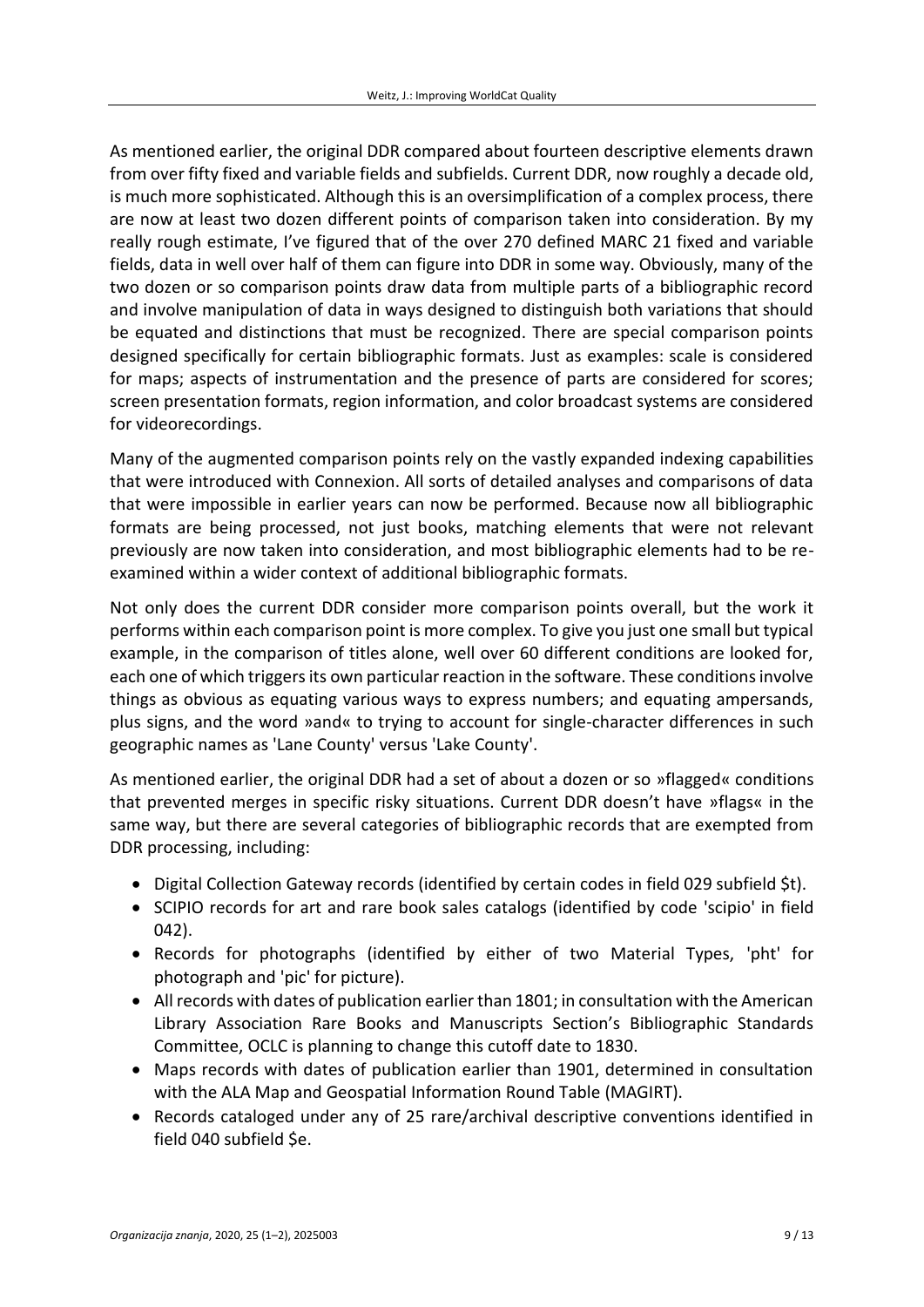In our work on both versions of DDR, we always tried to err on the side of caution, deciding not to merge when we could not be sure. Of course, DDR is an automated process, and no matter how painstakingly we have planned, designed, developed, and tested, no such process can ever be as exacting as a human cataloger. In a database as large and diverse as WorldCat, no one can anticipate all of the possible permutations of data that might be encountered. And although we are constantly making changes to our algorithms based on reports of erroneous merges, we long ago learned that every »improvement« made to the algorithms has some corresponding cost. Sometimes a change means losing some otherwise perfectly legitimate matches. Other times, a change will result in erroneous matching in an unanticipated situation. Given the sheer size of WorldCat, the wide expanse of cataloging practices, and the seemingly infinite variety of errors that both human and automated creators of bibliographic records can make, DDR is imperfectible, in spite of our best efforts.

Just as humans may create duplicate records in WorldCat, however, humans can help to eliminate duplicates. Metadata Quality staff have been merging duplicates, as noted earlier, since 1983. But since fiscal year 2014, members of the OCLC cooperative who also participate in the Program for Cooperative Cataloging (PCC) have been working as part of the *Member Merge Project* (MMP) (2019). MMP participants receive special training through a series of webinars with Metadata Quality staff and/or others involved in MMP covering merging documentation and policies, followed by a rigorous review period that results in independence. During the first half of fiscal year 2020, MMP participants have averaged about 1500 merges per month.

#### **5** *Bibliographic Formats and Standards* **and »When to Input a New Record«**

*Bibliographic Formats and Standards* (BFAS) (2020) is OCLC's documentation of OCLC-MARC, its implementation of the Library of Congress's *MARC 21 Format for Bibliographic Data* (2019). BFAS serves as a guide to bibliographic record structure, input standards, and coding practices for the WorldCat bibliographic database. When *Resource Description and Access* (RDA) was implemented in 2013, OCLC's Metadata Quality staff undertook a comprehensive multiyear project to review, revise, reorganize, and update BFAS. Among many other things, our intention has been to add references to RDA and account for RDA in bibliographic examples.

As described earlier in this article, BFAS is kept up to date when new MARC fields, subfields, and other elements are implemented as part of a MARC Update. Just as important, the ongoing BFAS revision has also included updates to the five narrative chapters that outline WorldCat online cataloging, special cataloging guidelines for particular types of resources and situations, bibliographic quality assurance in the cooperative environment of WorldCat, and »When to Input a New Record«.

OCLC's »When to Input a New Record«, Chapter 4 of *Bibliographic Formats and Standards* (BFAS) (2020), has long served to provide a common basis for decision-making in the creation of the WorldCat bibliographic database by participants in the OCLC cooperative. »When to Input …« has also been the public reflection of how OCLC's matching algorithms (including Duplicate Detection and Resolution (DDR) and the automated loading of records) are generally intended to work. As part of our ongoing thorough revision of BFAS, in October 2017 we made available an updated version of »When to Input a New Record«. Of course, it is impossible to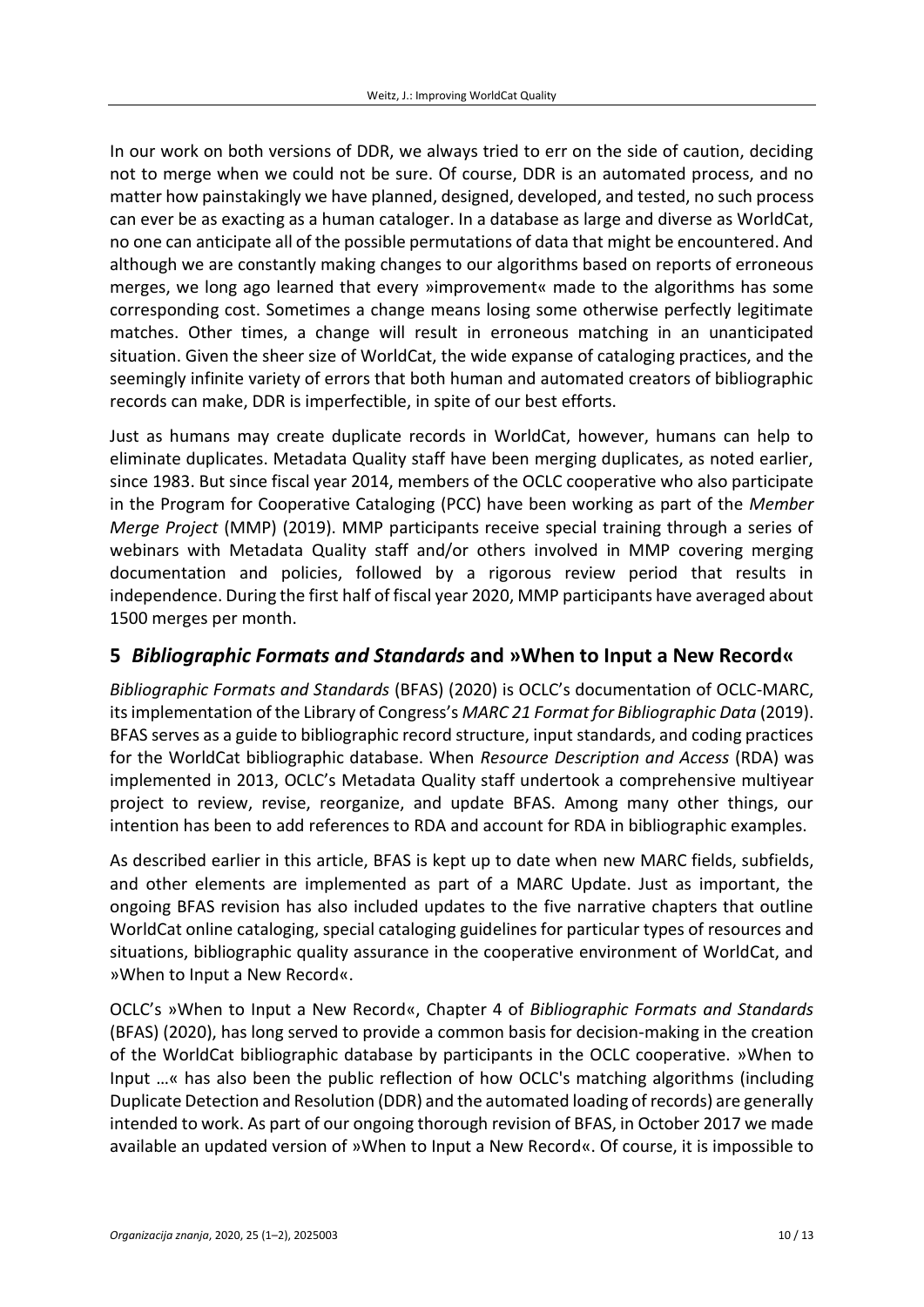cover every possible case in a document such as »When to Input …« but we have tried to account for as many of the most common ones as possible.

OCLC's »When to Input a New Record« first appeared in July 1983 as a new eleven-page appendix added to the 1982 Second Edition of the document *Bibliographic Input Standards*, which was one of the predecessor publications that would be combined into *Bibliographic Formats and Standards* in 1993. In 2004, the Association for Library Collections and Technical Services (ALCTS) first published *Differences Between, Changes Within: Guidelines on When to Create a New Record* (2007), which was intended to supplement the descriptive cataloging rules of AACR2. The document, which was revised in 2007 and was maintained by an ALCTS task force, provides guidance to the cataloger who has found copy that is a close match to the item in hand about whether to use that copy or to create a new bibliographic record.

*Differences Between, Changes Within* is a valuable supplement to OCLC's »When to Input …«, but does not replace it for members of the OCLC cooperative. On most major points, the two documents agree. Because of the unique cooperative nature of WorldCat and its application of a master record concept, however, there are several areas in which OCLC has chosen to differ. OCLC has requested that users follow OCLC practice in these instances.

OCLC's series of presentations with the overall title of *Cataloging Defensively* (2020) can come in handy in cases where you have determined that a separate bibliographic record is justified but you need to make sure that your new record is properly differentiated from other similar records. Included on the *Cataloging Defensively* web page are presentations devoted specifically to maps, sound recordings, musical scores, video recordings, and edition statements, as well as the more general presentation from 2010.

The cardinal rule of »When to Input a New Record« is »When in doubt, do not create a duplicate; use an existing record«. WorldCat has always relied upon the expertise of individual catalogers making reasonable judgments about bibliographic resources. We know that human catalogers are able to make more informed choices than any automated process. This human factor is the main reason that this cardinal rule for »When to Input a New Record« is the exact opposite of the cardinal rule for our automated Duplicate Detection and Resolution (DDR) and automated matching, which is to err on the side of either letting a potential duplicate remain in, or adding one to, WorldCat when there is uncertainty.

Errors in a record do not justify the creation of a duplicate. We encourage catalogers to correct the existing record when able or to report the errors to OCLC via [bibchange@oclc.org.](mailto:bibchange@oclc.org) Differences indicative of a distinct bibliographic item usually (but not always) occur in more than one field. If a difference occurs in a single field, catalogers are asked to do their best to determine whether there are two separate bibliographic items with only one significant difference or whether the difference is an error or a difference of opinion.

For better or worse, there is a lot of redundancy built into a MARC Bibliographic record. An internally consistent record will often have corroborating data in multiple fields, such as cartographic scale and coordinates in coded form in field 034 and in more human-friendly form in field 255. Catalogers must be alert for contradictory data within the record, such as discrepancies in dates between the fixed field and the 26X field. Responsible catalogers will always consider the record in its entirety, and when in doubt, will not create a duplicate record, but instead use the existing record.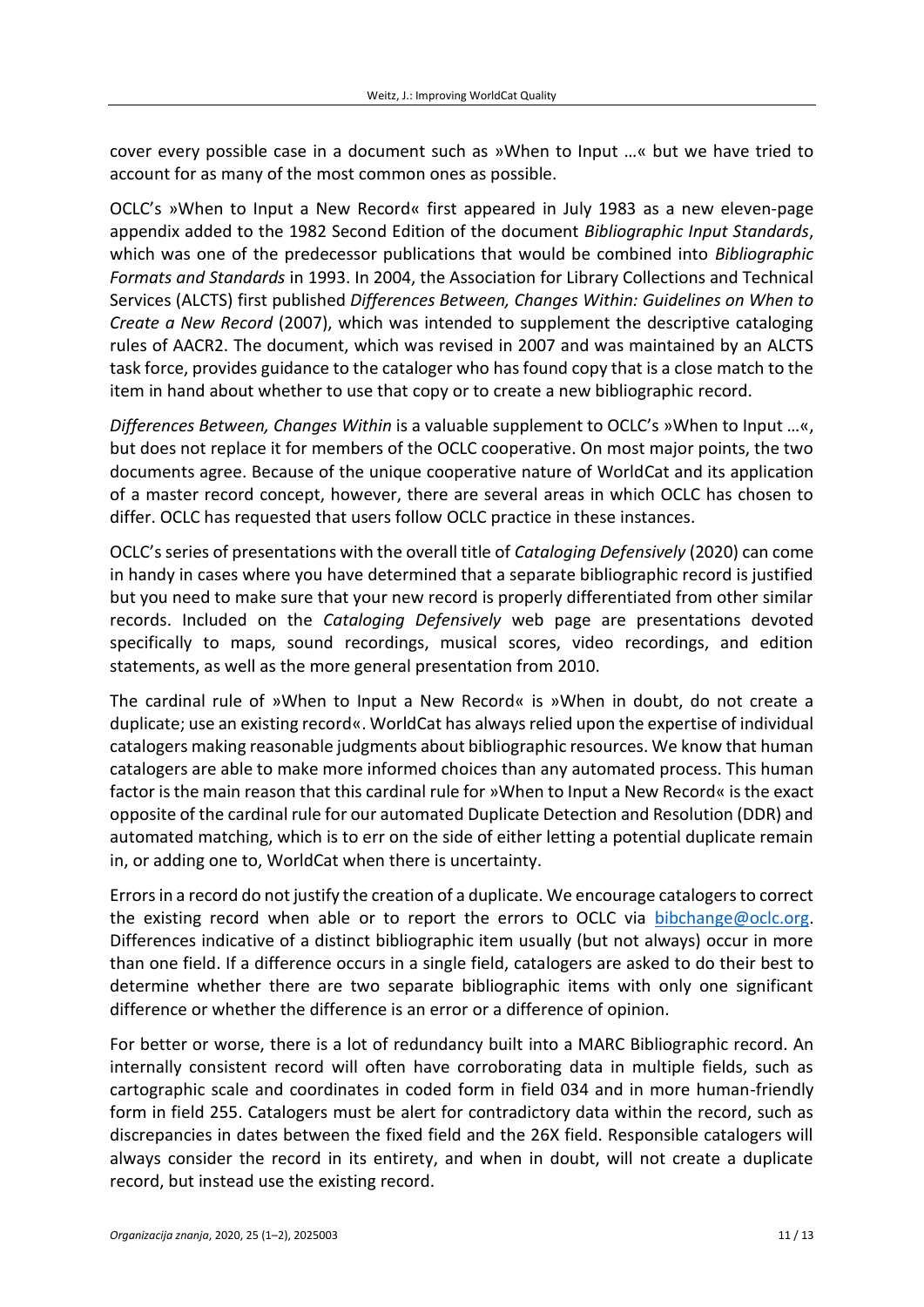## **6 Conclusion**

The small staff of OCLC's WorldCat Metadata Quality, with the help of members of the OCLC cooperative, work together to try to improve the quality of data in WorldCat through both manual and automated means. Keeping WorldCat validation current with the evolving specifications of MARC 21, working to bring OCLC-MARC into closer alignment with MARC 21 in such areas as Encoding Levels, eliminating bibliographic duplicates, and revising such OCLC documentation as *Bibliographic Formats and Standards* (2020) are just a few of the ongoing efforts that keep the metadata quality in WorldCat.

#### **References**

*Authorities: format and indexes*, 2018. Ohio: OCLC. Available at: [https://help.oclc.org/Metadata\\_Services/Authority\\_records/Authorities\\_Format\\_and\\_index](https://help.oclc.org/Metadata_Services/Authority_records/Authorities_Format_and_indexes) [es](https://help.oclc.org/Metadata_Services/Authority_records/Authorities_Format_and_indexes) [20.03.2020].

*Bibliographic formats and standards*, 2020. Ohio: OCLC. Available at: <https://www.oclc.org/bibformats/en.html> [20.03.2020].

*Cataloging defensively*, 2020. Ohio: OCLC. Available at: [https://help.oclc.org/WorldCat/Cataloging\\_documentation/Cataloging\\_defensively](https://help.oclc.org/WorldCat/Cataloging_documentation/Cataloging_defensively) [20.03.2020].

*Differences between, changes within: guidelines on when to create a new record*, 2007. Chicago: ALCTS. Available at:

[http://www.ala.org/alcts/sites/ala.org.alcts/files/content/resources/org/cat/differences07.p](http://www.ala.org/alcts/sites/ala.org.alcts/files/content/resources/org/cat/differences07.pdf) [df](http://www.ala.org/alcts/sites/ala.org.alcts/files/content/resources/org/cat/differences07.pdf) [20.03.2020].

*FAST (Faceted Application of Subject Terminology),* 2020. Ohio: OCLC. Available at: <https://www.oclc.org/research/themes/data-science/fast.html> [20.03.2020].

*LC guidelines supplement to the MARC 21 format for authority data*, 2018. 2002 Edition with subsequent updates. Washington: LC. Available at: <https://www.loc.gov/catdir/cpso/lcmarcsuppl.pdf> [20.03.2020].

*MARC 21 format for bibliographic data*, 2019. Washington: LC. Available at: <https://www.loc.gov/marc/bibliographic/> [20.03.2020].

*MARC Advisory Committee*, 2016. Available at: [http://www.loc.gov/marc/mac/MAC\\_ToR.html](http://www.loc.gov/marc/mac/MAC_ToR.html) [20.03.2020].

*MARC development*, 2019. Washington: LC. Available at: <http://www.loc.gov/marc/mac/index.html> [20.03.2020].

*MARC discussion paper no. 2016-DP09,* 2016. Available at: <https://www.loc.gov/marc/mac/2016/2016-dp09.html> [20.03.2020].

*MARC proposal no. 2016-05*, 2016. Available at: [https://www.loc.gov/marc/mac/2016/2016-](https://www.loc.gov/marc/mac/2016/2016-05.html) [05.html](https://www.loc.gov/marc/mac/2016/2016-05.html) [20.03.2020].

*Member merge project*, 2019. Ohio: OCLC. Available at: [https://help.oclc.org/WorldCat/Metadata\\_Quality/Member\\_Merge](https://help.oclc.org/WorldCat/Metadata_Quality/Member_Merge) [20.03.2020].